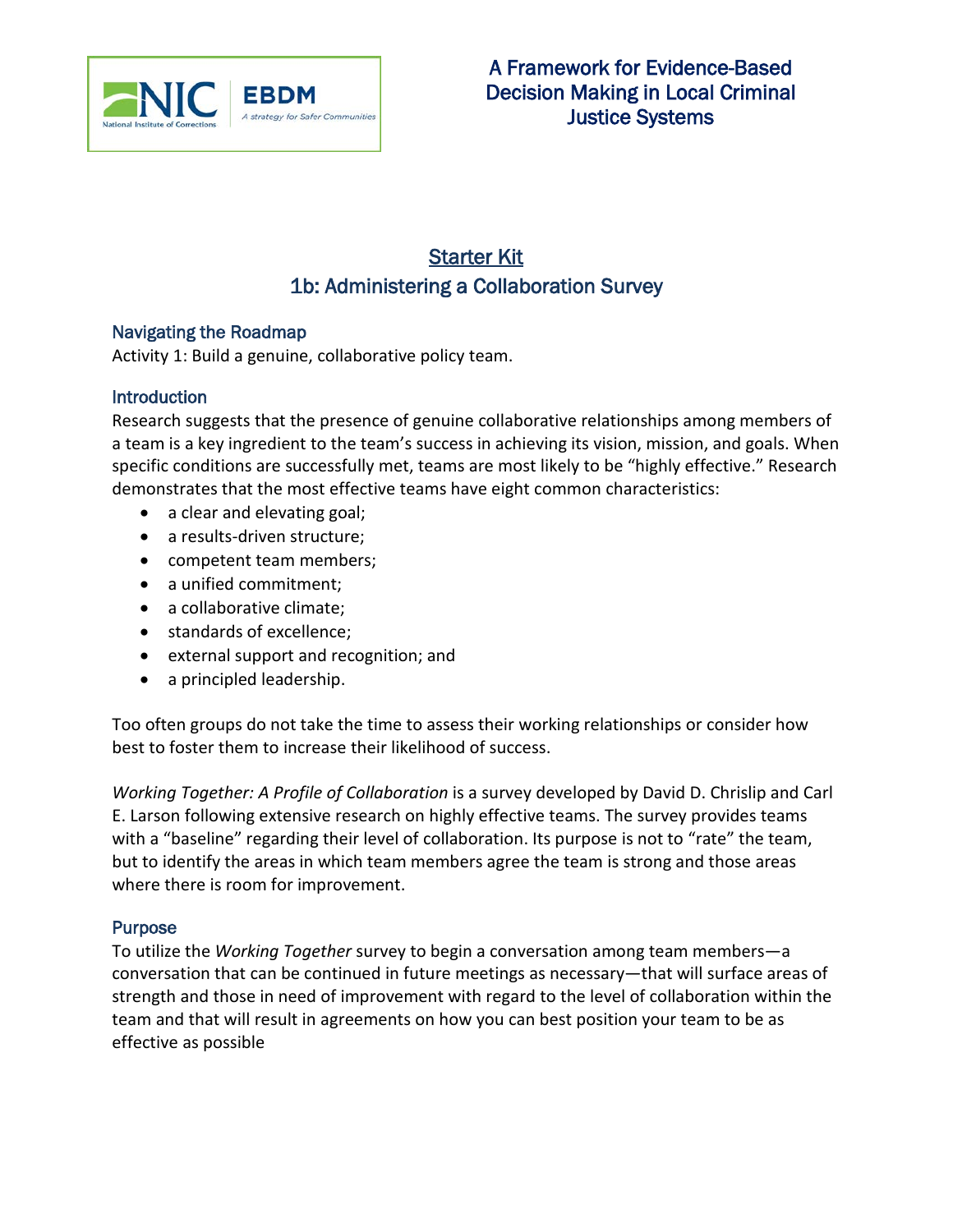## **Participants**

All policy team members should be involved in taking and debriefing the results of the *Working Together* survey.

## **Instructions**

## *Conducting the Survey*

- Distribute the survey to policy team members and ask them to complete it individually. The survey may be completed on paper during a policy team meeting or prior to a meeting using an online survey method such as Survey Monkey.
	- o The survey instrument can be downloaded here: [http://ebdmoneless.org/starterkit/sites/all/documents/EBDM%20Policy%20Tea](http://ebdmoneless.org/starterkit/sites/all/documents/EBDM%20Policy%20Team%20Collaboration%20Survey.PDF) [m%20Collaboration%20Survey.PDF](http://ebdmoneless.org/starterkit/sites/all/documents/EBDM%20Policy%20Team%20Collaboration%20Survey.PDF)<sup>[1](#page-4-0)</sup>
- If the survey is administered during a policy team meeting, the results can be tallied immediately so that the team can discuss them. Alternatively, if the survey is distributed ahead of time, the results should be tallied and then reviewed at the meeting.
- For each question, consider including the following: total number of responses (N), minimum score, maximum score, mean, range, and the number of team members who indicated that they could not answer the question because the team was "too new" and therefore the question did not apply.

### *Scoring and Interpreting the Survey*

- **N** is the number of respondents who answered the question.
- The **minimum** and **maximum** reflects the lowest and highest answers for the question and are used to calculate the range of scores.
- The **mean** is the average of all the respondents' scores.
	- o Lower mean scores (closer to 1) reflect a greater percentage of "mostly true" or "true" answers.
	- o Higher mean scores (closer to 4) reflect a greater percentage of "mostly false" or "false" answers.
- The **range** is calculated by subtracting the minimum score from the maximum score. The range reflects the variance in respondents' answers. The higher the range the lower the level of agreement between respondents; the lower the range the higher the level of agreement between respondents.
- The column **Too New to Answer** reflects the number of respondents who felt they could not answer the question because the team had only recently begun working together.

# *Processing the Survey*

- Share a copy of the teams' *Working Together* survey results with the entire policy team.
- Ask team members to discuss the results of the survey and identify the areas where the greatest strength is noted. A lower mean score (closer to 1) reflects a greater percentage of "True" or "Mostly True" answers (i.e., strengths).

<span id="page-1-0"></span> $1$  An online version of the tool can be found at  $\frac{http://www.collaborativejustice.org/assess.htm}{http://www.collaborativejustice.org/assess.htm}$ .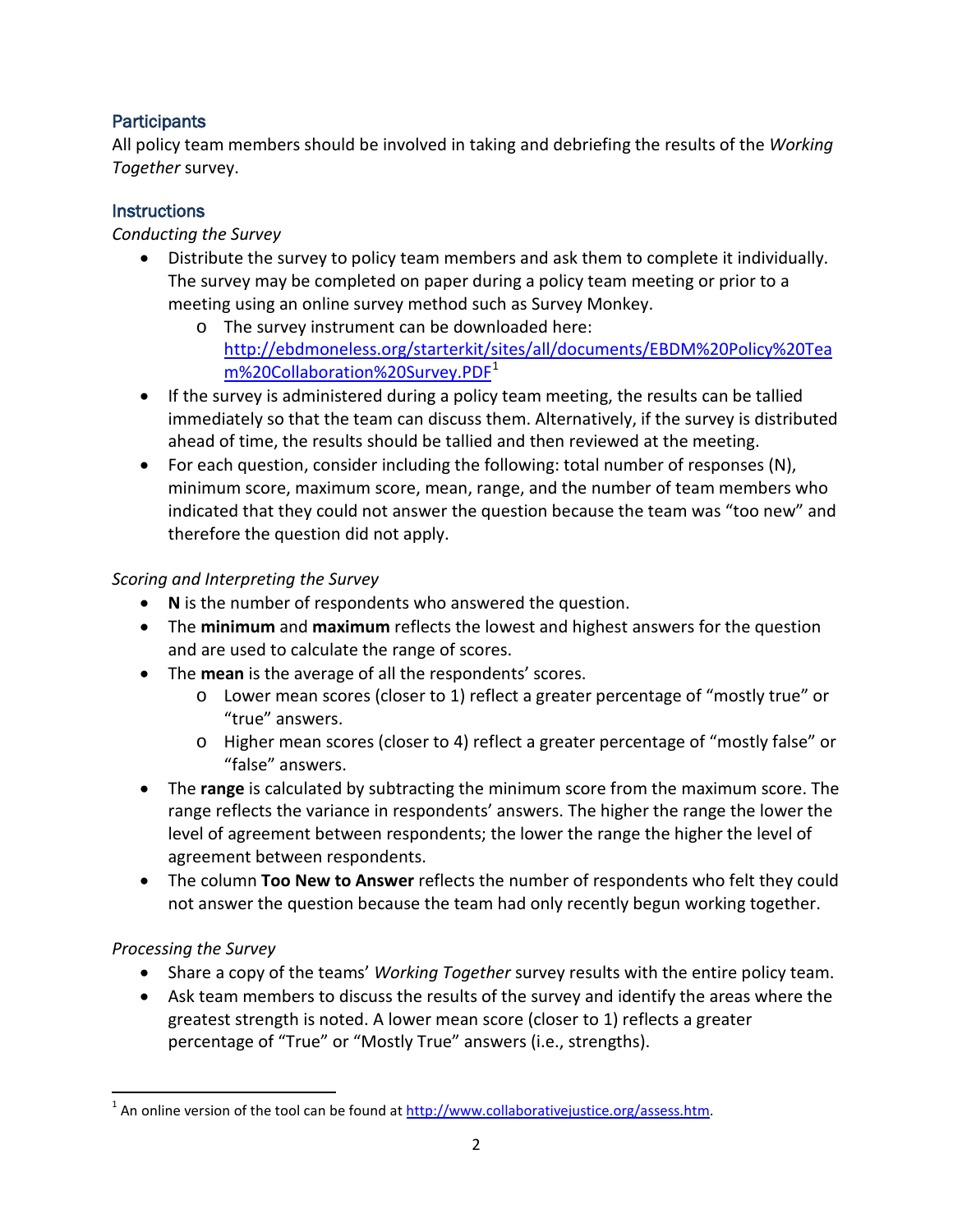- o Note these on a flip chart and use this as an opportunity to affirm the team regarding its strengths. Remind them that strengths should be drawn upon to address areas in need of improvement.
- Next, ask team members to identify the areas where there seems to be the greatest opportunity for improvement. A higher mean score (closer to 4) reflects a greater percentage of "False" or "Mostly False" answers (i.e., areas in need of improvement).
	- o Note these on the flip chart and take some time to process with the team areas in need of improvement. Do they reflect the fact that the team is new to working together? Do they reflect difficulties that have occurred in the past? Is it advisable to devote some future team time to identifying ways to specifically strengthen the team in these areas?
- For more tips, tools, and resources on enhancing collaboration, teams are encouraged to visit [http://www.collaborativejustice.org/.](http://www.collaborativejustice.org/)
- Challenges in collaboration that need to be addressed should be noted so that they are considered for inclusion in the team's action plan.<sup>[2](#page-1-0)</sup>

### *Following Up*

Re-administer the survey at future intervals (every six months is recommended for new teams) to determine changes in members' perceptions of the team's level of collaboration and to identify future action items.

 $2$  See 11: Developing an Action Plan for the Policy Team's Work.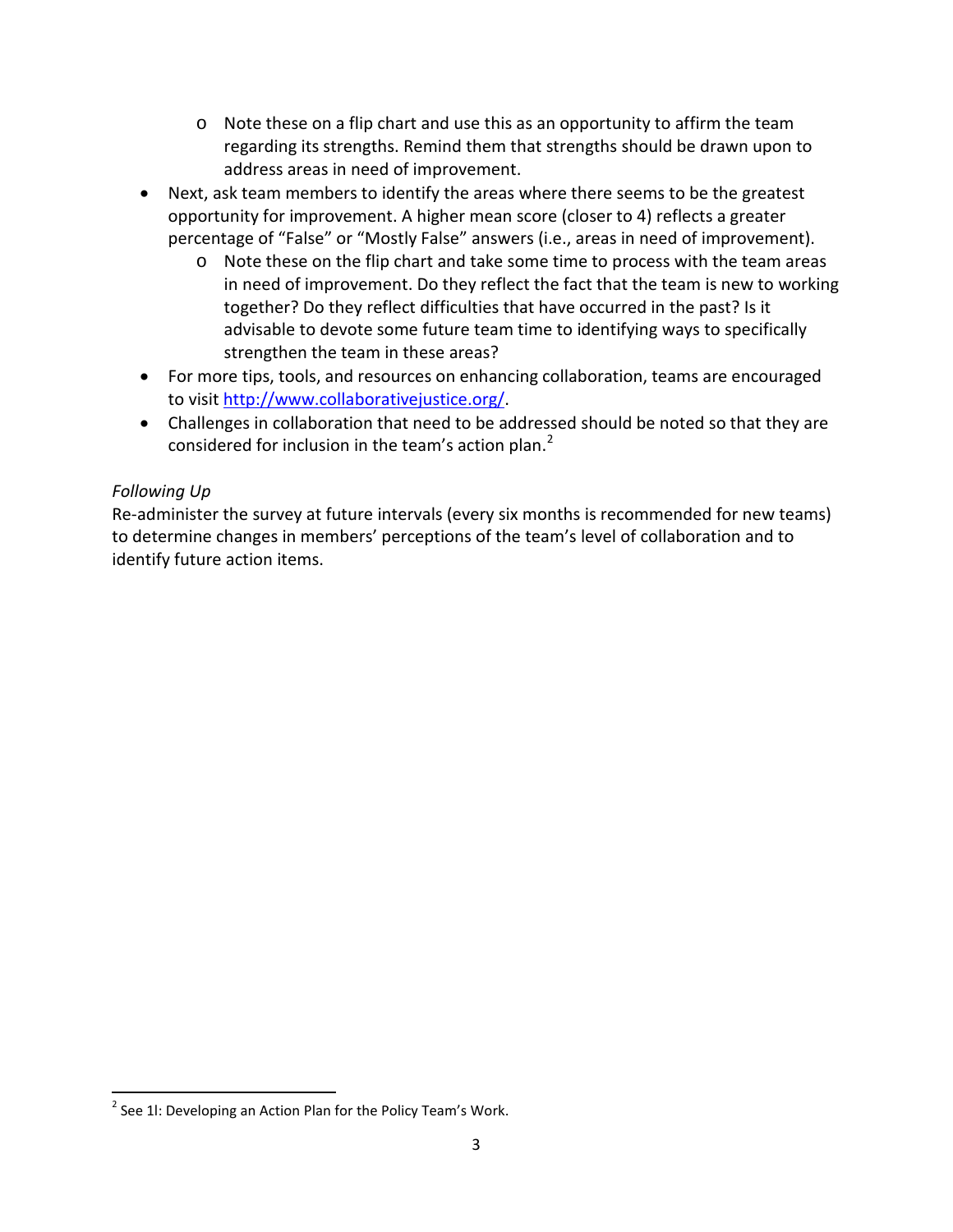|                | Working Together: A Profile of Collaboration                                                                            |                            |              |                |      |                |                |
|----------------|-------------------------------------------------------------------------------------------------------------------------|----------------------------|--------------|----------------|------|----------------|----------------|
|                |                                                                                                                         | $1 = True$                 |              |                |      |                |                |
|                | <b>Results from Our County</b>                                                                                          | $2$ = More true than false |              |                |      |                |                |
|                | Total $N = 14$                                                                                                          | $3$ = More false than true |              |                |      |                |                |
|                |                                                                                                                         | $4 = False$                |              |                |      |                |                |
|                |                                                                                                                         |                            |              |                |      |                | <b>Too New</b> |
| Statement      |                                                                                                                         | N                          | Minimum      | Maximum        | Mean | Range          | to Answer      |
|                | THE CONTEXT OF THE COLLABORATION                                                                                        |                            |              |                |      |                |                |
| $\mathbf{1}$   | Now is a good time to address the issue about which we are collaborating.                                               | 14                         | $\mathbf{1}$ | $\overline{2}$ | 1.07 | $\mathbf{1}$   | $\Omega$       |
| $\overline{2}$ | Our collaborative effort was started because certain individuals wanted to<br>do something about this issue.            | 14                         | $\mathbf{1}$ | $\overline{2}$ | 1.14 | $\mathbf{1}$   | $\Omega$       |
| 3              | The situation is so critical, we must act now.                                                                          | 14                         | $\mathbf{1}$ | $\overline{4}$ | 1.50 | 3              | 0              |
|                | THE STRUCTURE OF THE COLLABORATION                                                                                      |                            |              |                |      |                |                |
| 4              | Our collaboration has access to credible information that supports<br>problem solving and decision making.              | 13                         | $\mathbf{1}$ | 3              | 1.54 | $\overline{2}$ | $\mathbf{1}$   |
| 5              | Our group has access to the expertise necessary for effective meetings.                                                 | 13                         | $\mathbf{1}$ | 3              | 1.69 | $\overline{2}$ | $\mathbf{1}$   |
| 6              | We have adequate physical facilities to support the collaborative efforts<br>of the group and its subcommittees.        | 13                         | $\mathbf{1}$ | $\overline{2}$ | 1.46 | $\mathbf{1}$   | $\mathbf{1}$   |
| $\overline{7}$ | We have adequate staff assistance to plan and administer the<br>collaborative effort.                                   | 12                         | $\mathbf{1}$ | $\overline{4}$ | 2.25 | 3              | $\overline{2}$ |
| 8              | The membership of our group includes those stakeholders affected by the<br>issue.                                       | 14                         | $\mathbf{1}$ | 3              | 1.43 | $\overline{2}$ | 0              |
| 9              | Our membership is not dominated by any one group or sector.                                                             | 13                         | $\mathbf{1}$ | 2              | 1.54 | $\mathbf{1}$   | $\mathbf{1}$   |
| 10             | Stakeholders have agreed to work together on this issue.                                                                | 13                         | $\mathbf{1}$ | 2              | 1.38 | $\mathbf{1}$   | $\mathbf{1}$   |
| 11             | Stakeholders have agreed on what decisions will be made by the group.                                                   | 12                         | $\mathbf{1}$ | $\overline{4}$ | 2.25 | 3              | $\overline{2}$ |
| 12             | Our group has set ground rules and norms about how we will work<br>together.                                            | 12                         | $\mathbf{1}$ | $\overline{4}$ | 2.08 | 3              | $\overline{2}$ |
| 13             | We have a method for communicating the activities and decisions of the<br>group to all members.                         | 12                         | $\mathbf{1}$ | $\overline{2}$ | 1.08 | $\mathbf{1}$   | $\overline{2}$ |
| 14             | Our collaboration is organized in working subgroups when necessary to<br>attend to key performance areas.               | 11                         | $\mathbf{1}$ | 3              | 1.73 | $\overline{2}$ | 3              |
| 15             | There are clearly defined roles for group members.                                                                      | 13                         | $\mathbf{1}$ | $\overline{4}$ | 2.15 | 3              | $\mathbf{1}$   |
|                | <b>COLLABORATION MEMBERS</b>                                                                                            |                            |              |                |      |                |                |
| 16             | Members are more interested in getting a good group decision than<br>improving the position of their home organization. | 13                         | $\mathbf{1}$ | 3              | 2.00 | $\overline{2}$ | $\mathbf{1}$   |
| 17             | Members are able to let go of an idea for one that appears to have more<br>merit.                                       | 13                         | $\mathbf{1}$ | 3              | 1.92 | $\overline{2}$ | $\mathbf{1}$   |
| 18             | Members have the communication skills necessary to help the group<br>progress.                                          | 13                         | $\mathbf{1}$ | 3              | 1.62 | $\overline{2}$ | $\mathbf{1}$   |

#### Example: Excerpt of a Team's *Working Together* Survey Results